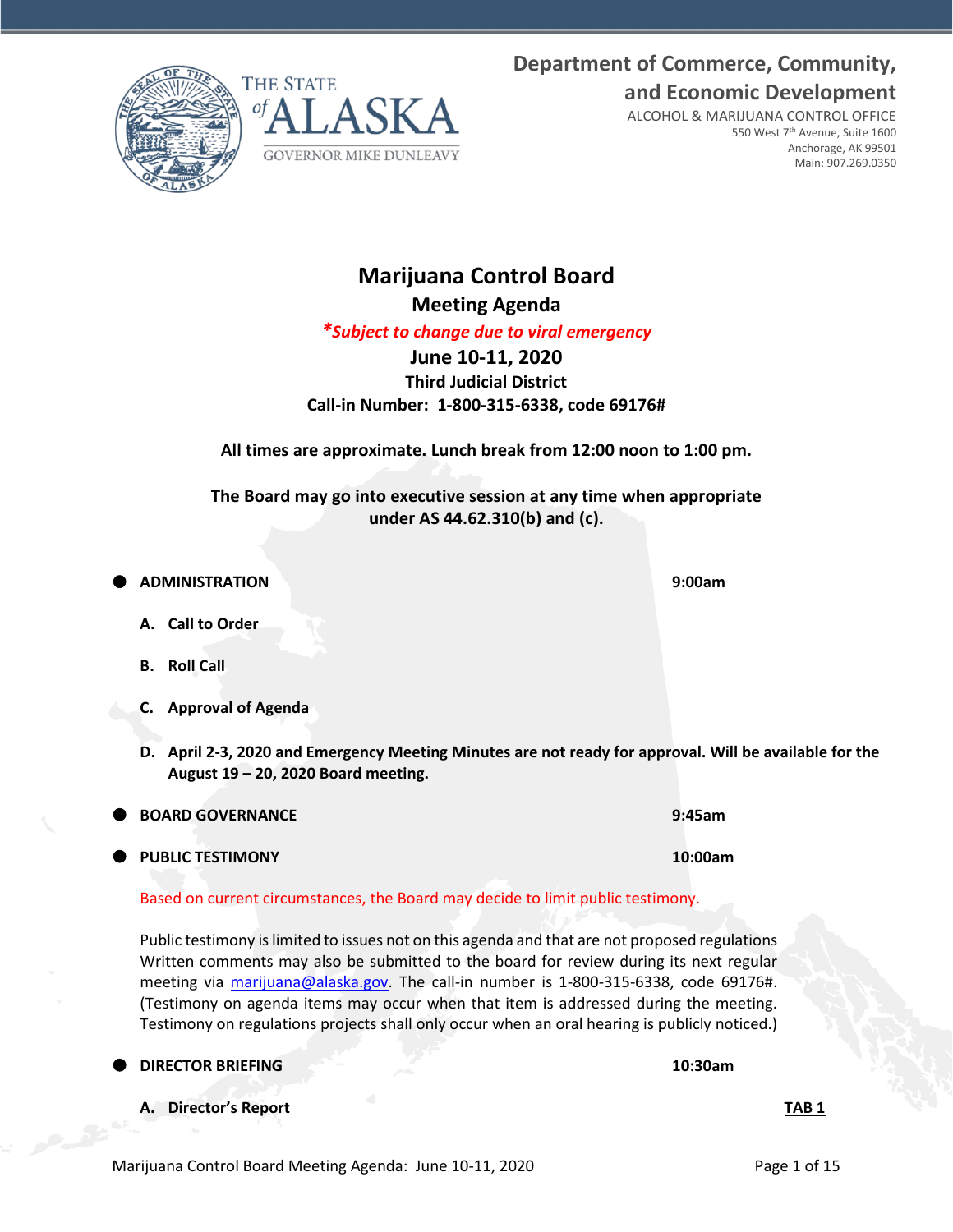**B. Resolution of Appreciation for Mark Springer**

|   | C. Advisory Regarding Expired Operating Licenses             |         | TAB 2            |
|---|--------------------------------------------------------------|---------|------------------|
| O | <b>ENFORCEMENT BRIEFING</b>                                  | 10:45am |                  |
|   | A. Enforcement Supervisor's Report                           |         | TAB <sub>3</sub> |
|   | <b>B.</b> Notices of Violation Issued and Licensee Responses |         | TAB 4            |
|   | <b>Notices of Violation for Unpaid Taxes</b><br>C.           |         | TAB 5            |

 **PRESENTATION AND Q&A WITH KELLY MAZZEI, EXCISE TAX MANAGER, FROM THE DEPARTMENT OF REVENUE**

#### $\bullet$  LICENSING BRIEFING

| A. Licensing Report | TAB <sub>6</sub> |
|---------------------|------------------|
|                     |                  |

### $\bullet$  APPLICATIONS FROM PREVIOUS MEETINGS

### **A. Previous Board Action Taken**

| 1. | License #10026:           | <b>Rainforest Farms</b><br>TAB 7                                           |  |
|----|---------------------------|----------------------------------------------------------------------------|--|
|    | Licensee:                 | Turnagain Horticulture Company                                             |  |
|    | License Type:             | Standard Marijuana Cultivation Facility                                    |  |
|    | <b>Premises Address:</b>  | 5763 Glacier Highway                                                       |  |
|    |                           | Juneau, AK 99801                                                           |  |
|    | Local Government:         | City and Borough of Juneau                                                 |  |
|    | Transferor:               | Rainforest Farms, LLC                                                      |  |
|    | <b>For Consideration:</b> | Tabled at April 2020 meeting due to excise tax                             |  |
|    |                           | delinquency concerns.                                                      |  |
| 2. | License #19728:           | <b>Cosmic Seaweed</b><br>TAB 8                                             |  |
|    | Licensee:                 | Cosmic Seaweed, LLC                                                        |  |
|    | License Type:             | Marijuana Product Manufacturing Facility                                   |  |
|    | <b>Premises Address:</b>  | 262 Charles Way                                                            |  |
|    |                           | Homer, AK 99603                                                            |  |
|    | Local Government:         | City of Homer                                                              |  |
|    | <b>For Consideration:</b> | MJ-16 tabled at April 2020 meeting regarding Chill Pill Canine<br>Cookies. |  |
| 3. | License #23988:           | <b>Green Degree</b><br>TAB 9                                               |  |
|    | Licensee:                 | HNP, Inc.                                                                  |  |
|    | License Type:             | Standard Marijuana Cultivation Facility                                    |  |
|    | <b>Premises Address:</b>  | 6570 W Trevett Circle #3                                                   |  |
|    |                           | Wasilla, AK 99623                                                          |  |
|    | Local Government:         | Matanuska-Susitna Borough                                                  |  |
|    | <b>For Consideration:</b> | Tabled at April 2020 meeting, objection received.                          |  |

Marijuana Control Board Meeting Agenda: June 10-11, 2020 **Page 2 of 15**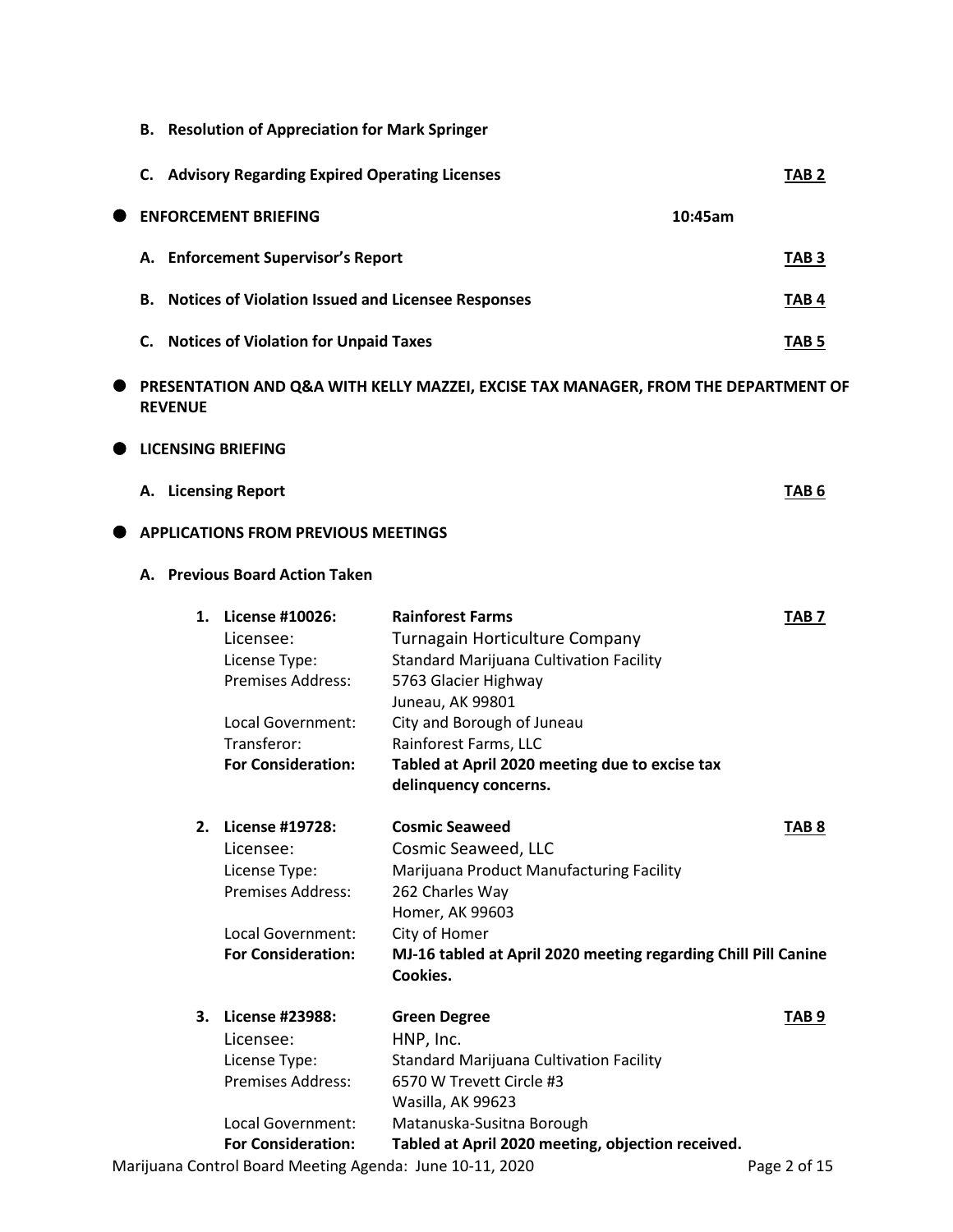| 4. License #23989:        | <b>The Next Degree</b>                            | <b>TAB 10</b> |
|---------------------------|---------------------------------------------------|---------------|
| Licensee:                 | HNP, Inc.                                         |               |
| License Type:             | Marijuana Product Manufacturing Facility          |               |
| <b>Premises Address:</b>  | 6570 W Trevett Circle #2                          |               |
|                           | Wasilla, AK 99623                                 |               |
| Local Government:         | Matanuska-Susitna Borough                         |               |
| <b>For Consideration:</b> | Tabled at April 2020 meeting, objection received. |               |
|                           |                                                   |               |

#### $\bullet$  BOARD CONSIDERATION

| А. | License #10310:           | <b>Danish Gardens, LLC</b>                                    | <b>TAB 11</b> |
|----|---------------------------|---------------------------------------------------------------|---------------|
|    | Licensee:                 | Danish Gardens, LLC                                           |               |
|    | License Type:             | <b>Standard Marijuana Cultivation Facility</b>                |               |
|    | <b>Premises Address:</b>  | 2430 Cinnabar Loop                                            |               |
|    |                           | Anchorage, AK 99507                                           |               |
|    | Local Government:         | Municipality of Anchorage                                     |               |
|    | <b>For Consideration:</b> | The Board requested a status update at the April 2-3 meeting. |               |
| В. | License #10873 & 16991:   | The Stoney Moose & Stoney Moose Kitchens                      | TAB 12        |
|    | Licensee:                 | E & M Holdings, LLC                                           |               |
|    | License Types:            | Retail Marijuana Store & Marijuana Product Manufacturing      |               |
|    |                           | Facility                                                      |               |
|    | Local Governments:        | City of Ketchikan & Ketchikan Gateway Borough                 |               |
|    | <b>For Consideration:</b> | Under 3 AAC 306.095(a), appeal of determination of            |               |
|    |                           | transfer of controlling interest application needed.          |               |
| C. | License #20221:           | <b>Denali Grass Company</b>                                   | TAB 13        |
|    | Licensee:                 | Susan Nowland                                                 |               |
|    | License Type:             | Retail Marijuana Store                                        |               |
|    | Premises Address:         | Milepost 248.5 Parks Highway, Suite A                         |               |
|    |                           | Healy, AK 99743                                               |               |
|    | Local Government:         | Denali Borough                                                |               |
|    | Transferee:               | NOMO Gold, LLC                                                |               |
|    | <b>For Consideration:</b> | Under 3 AAC 306.845(a), appeal of "Failed to                  |               |
|    |                           | Complete" determination for transfer application.             |               |

### **NEW STANDARD MARIJUANA CULTIVATION FACILITY APPLICATIONS**

| A. License #22396        | <b>Houston Refinery</b>                    | <b>TAB 14</b> |
|--------------------------|--------------------------------------------|---------------|
| Licensee:                | Houston Refinery, LLC                      |               |
| <b>Premises Address:</b> | 490 Kenlar Road, Suite B                   |               |
|                          | Houston, AK 99694                          |               |
| Local Governments:       | City of Houston; Matanuska-Susitna Borough |               |

### $\bullet$  NEW LIMITED MARIJUANA CULTIVATION FACILITY APPLICATIONS

| A. License #24667:       | <b>Qhronig</b>                        | <b>TAB 15</b> |
|--------------------------|---------------------------------------|---------------|
| Licensee:                | Kallander Enterprises, LLC            |               |
| <b>Premises Address:</b> | 1285 N. Old Glenn Highway, Building A |               |
|                          |                                       |               |

Marijuana Control Board Meeting Agenda: June 10-11, 2020 **Page 3 of 15**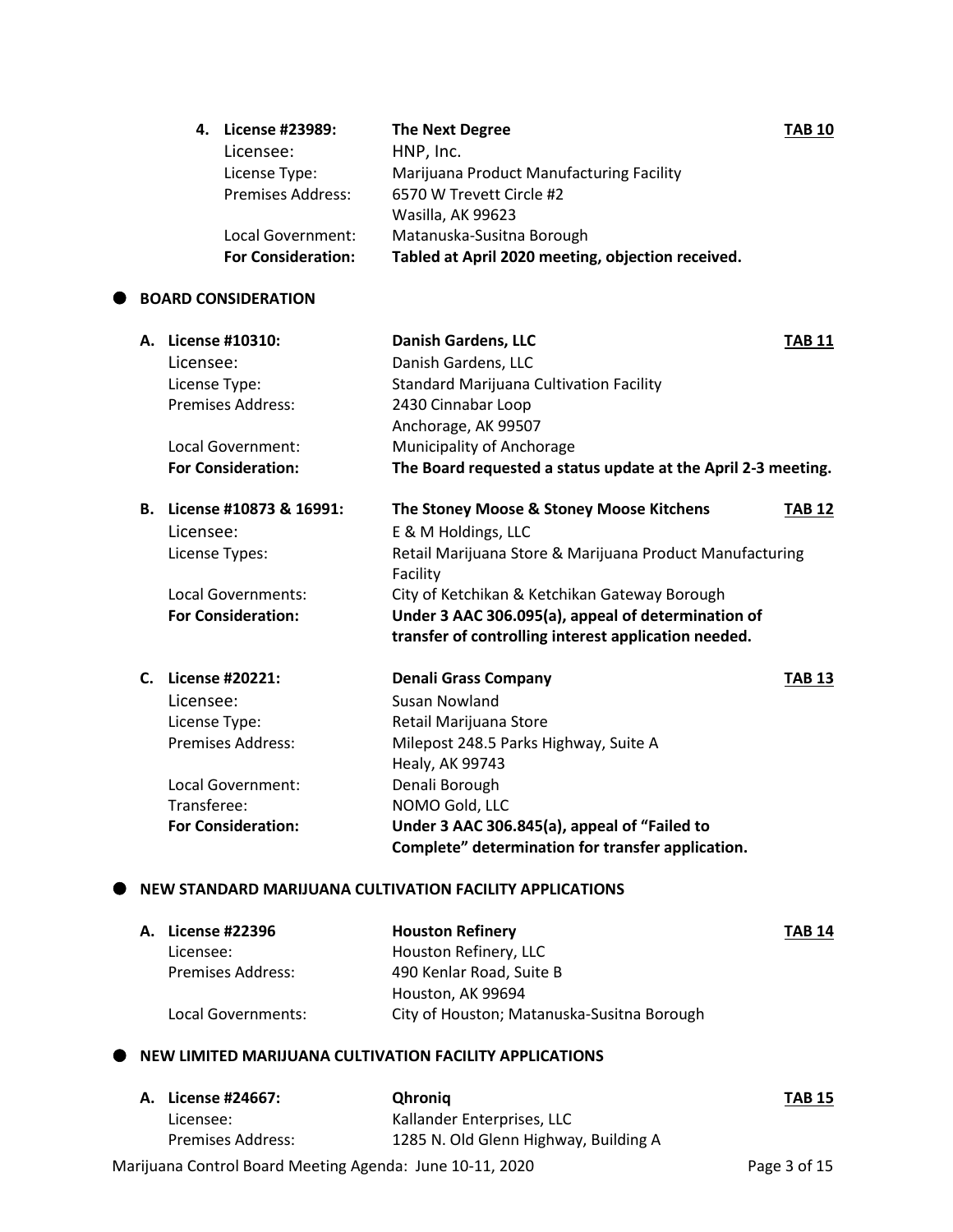|  | Local Government:<br><b>For Consideration:</b> | Matanuska-Susitna Borough<br>Local government conditional protest - pending issuance of a |               |
|--|------------------------------------------------|-------------------------------------------------------------------------------------------|---------------|
|  |                                                | Willow, AK 99688                                                                          |               |
|  | <b>Premises Address:</b>                       | 28011 Old Parks Highway, Suite 1                                                          |               |
|  | Licensee:                                      | Midnight Sun Distributors, LLC                                                            |               |
|  | C. License #23934:                             | <b>Midnight Sun Distributors</b>                                                          | <b>TAB 19</b> |
|  | Local Government:                              | Fairbanks North Star Borough                                                              |               |
|  |                                                | Fairbanks, AK 99712                                                                       |               |
|  | <b>Premises Address:</b>                       | 2158 Old Steese Highway North                                                             |               |
|  | Licensee:                                      | Barbara Kroshus; Glen Kroshus                                                             |               |
|  | <b>B.</b> License #22297:                      | <b>Foxy Enterprises</b>                                                                   | <b>TAB 18</b> |
|  | <b>For Consideration:</b>                      | Conditions pursuant to 3 AAC 306.060(b)                                                   |               |
|  | Local Government:                              | Kenai Peninsula Borough                                                                   |               |
|  |                                                | Ninilchik, AK 99639                                                                       |               |
|  | <b>Premises Address:</b>                       | 14477 Sterling Highway                                                                    |               |
|  | Licensee:                                      | Alaskan Grown Products LLC                                                                |               |
|  | A. License #22294                              | <b>Alaskan Grown Cannabis</b>                                                             | <b>TAB 17</b> |
|  | <b>NEW RETAIL MARIJUANA STORE APPLICATIONS</b> |                                                                                           |               |
|  | Local Government:                              | Matanuska-Susitna Borough                                                                 |               |
|  |                                                | Wasilla, AK 99654                                                                         |               |
|  | <b>Premises Address:</b>                       | 5300 N Infinite Road, Unit A-1                                                            |               |
|  | Licensee:                                      | Alaska Botanical Farms Inc.                                                               |               |
|  | <b>B.</b> License #25145:                      | <b>Alaska Botanical Farms</b>                                                             | <b>TAB 16</b> |
|  | Local Government:                              | Matanuska-Susitna Borough                                                                 |               |
|  |                                                |                                                                                           |               |
|  |                                                | Palmer, AK 99645                                                                          |               |

|    | D. License #23966:<br>Licensee: | The Honey Pot<br>Blue Mountain Green, LLC                                  | TAB 20        |
|----|---------------------------------|----------------------------------------------------------------------------|---------------|
|    | Premises Address:               | 2364 Badger Road, Unit C                                                   |               |
|    |                                 | North Pole, AK 99705                                                       |               |
|    | Local Governments:              | <b>Fairbanks North Star Borough</b>                                        |               |
| Е. | License #24097:                 | <b>Alaska Harvest Company LLC</b>                                          | <b>TAB 21</b> |
|    | Licensee:                       | Alaska Harvest Company LLC                                                 |               |
|    | Premises Address:               | 43837 Kalifornsky Beach Road                                               |               |
|    |                                 | Soldotna, AK 99669                                                         |               |
|    | Local Government:               | Kenai Peninsula Borough                                                    |               |
|    | <b>For Consideration:</b>       | Conditions pursuant to 3 AAC 306.060(b); one timely<br>objection received. |               |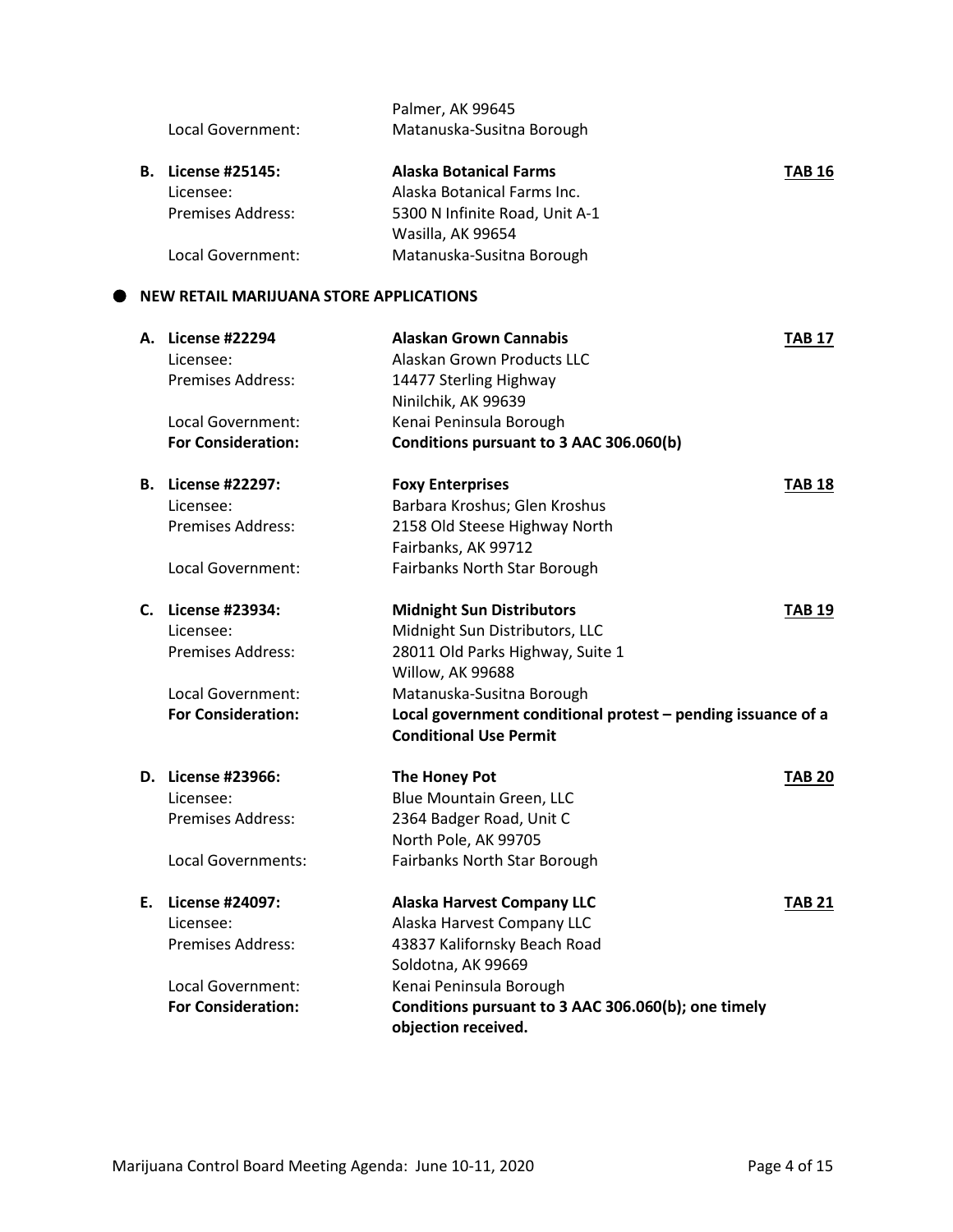#### **NEW MARIJUANA CONCENTRATE MANUFACTURING FACILITY APPLICATIONS**

| A. License #22929: | <b>Altered States Extractions LLC</b> | <b>TAB 22</b> |
|--------------------|---------------------------------------|---------------|
| Licensee:          | Altered State Extractions LLC         |               |
| Premises Address:  | 7201 W Silver Drive                   |               |
|                    | Wasilla, AK 99623                     |               |
| Local Government:  | Matanuska-Susitna Borough             |               |

#### **OWNERSHIP TRANSFER APPLICATIONS**

|    | A. License #10254:        | Cannabaska                                        | <b>TAB 23</b> |
|----|---------------------------|---------------------------------------------------|---------------|
|    | Licensee:                 | ClaSim, LLC                                       |               |
|    | License Type:             | Retail Marijuana Store                            |               |
|    | <b>Premises Address:</b>  | 217 E. 4 <sup>th</sup> Avenue, Suite D            |               |
|    |                           | Anchorage, AK 99501                               |               |
|    | Local Government:         | Municipality of Anchorage                         |               |
|    | Transferor:               | AlaskaSense, LLC                                  |               |
|    | <b>B.</b> License #10890: | <b>Pakalolo Oceanside</b>                         | <b>TAB 24</b> |
|    | Licensee:                 | T.M.T LLC: James Stevens at 33.33%, Michael       |               |
|    |                           | Ward at 33.33%, Travis Smith at 33.33%, Pakalolo  |               |
|    |                           | Management Services, LLC at 0%                    |               |
|    | License Type:             | Retail Marijuana Store                            |               |
|    | <b>Premises Address:</b>  | 735 W. 4 <sup>th</sup> Avenue                     |               |
|    |                           | Anchorage, AK 99501                               |               |
|    | Local Government:         | Municipality of Anchorage                         |               |
|    | Transferor:               | T.M.T LLC: James Stevens at 25%, Kyle Aramburo at |               |
|    |                           | 25%, Michael Ward at 25%, William Stevens at 25%, |               |
|    |                           | and Pakalolo Management Services, LLC at 0%.      |               |
|    | C. License #13279:        | <b>The Mason Jar LLC</b>                          | <b>TAB 25</b> |
|    | Licensee:                 | The Mason Jar LLC: Dennis Lavigne at 100%         |               |
|    | License Type:             | Retail Marijuana Store                            |               |
|    | Premises Address:         | 2771 Sherwood Lane, Unit E                        |               |
|    |                           | Juneau, AK 99801                                  |               |
|    | Local Government:         | City and Borough of Juneau                        |               |
|    | Transferor:               | The Mason Jar LLC: Dennis Lavigne at 50% and      |               |
|    |                           | Kenneth Rivest at 50%.                            |               |
|    | D. License #13588:        | <b>High North LLC</b>                             | <b>TAB 26</b> |
|    | Licensee:                 | High North LLC                                    |               |
|    | License Type:             | <b>Standard Marijuana Cultivation Facility</b>    |               |
|    | Premises Address:         | 12975 W. Horizon Way                              |               |
|    |                           | Houston, AK 99694                                 |               |
|    | Local Government:         | City of Houston; Matanuska-Susitna Borough        |               |
|    | Transferor:               | <b>Akfunding LLC</b>                              |               |
| Ε. | License #13614:           | LBS, LLC                                          | <b>TAB 27</b> |
|    | Licensee:                 | LBS, LLC                                          |               |
|    |                           |                                                   |               |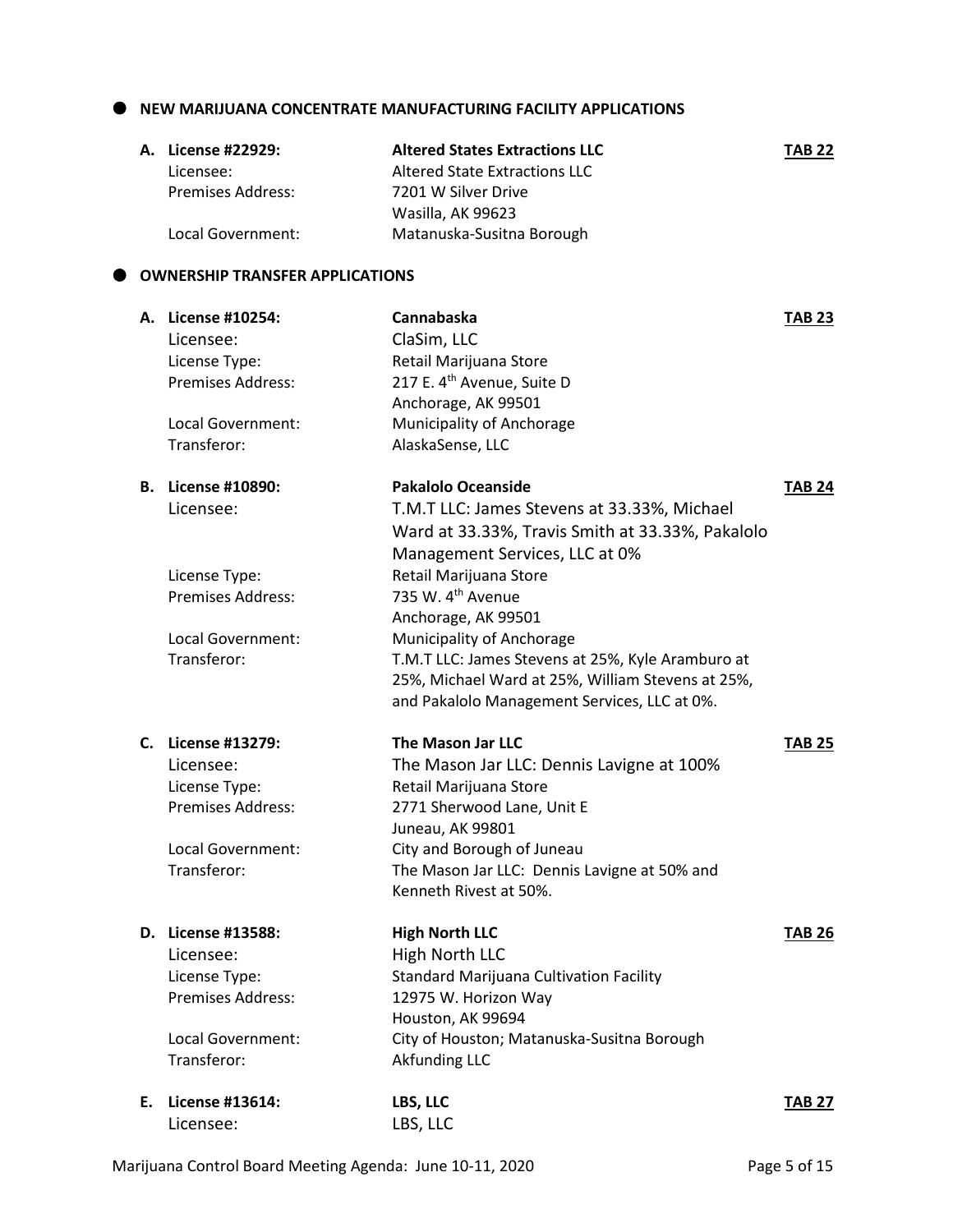|    | License Type:            | Standard Marijuana Cultivation Facility              |               |
|----|--------------------------|------------------------------------------------------|---------------|
|    | Premises Address:        | 200 W 68 <sup>th</sup> Avenue, Unit A2               |               |
|    |                          | Anchorage, AK 99518                                  |               |
|    | Local Government:        | Municipality of Anchorage                            |               |
|    | Transferor:              | RDA Enterprise LLC                                   |               |
| F. | License #19204:          | Mikey's Place, LLC                                   | <b>TAB 28</b> |
|    | Licensee:                | Mikey's Place, LLC: William Eubanks at 100%          |               |
|    | License Type:            | <b>Standard Marijuana Cultivation Facility</b>       |               |
|    | <b>Premises Address:</b> | 30353 N. Willow Fishhook Road, Building B            |               |
|    |                          | Willow, AK 99688                                     |               |
|    | Local Government:        | Matanuska-Susitna Borough                            |               |
|    | Transferor:              | Mikey's Place, LLC: William Eubanks at 50% and Peter |               |
|    |                          | Walsh at 50%.                                        |               |

#### $\bullet$  LICENSE CONVERSION APPLICATIONS

| A. License #19204:           | Mikey's Place, LLC                             | <b>TAB 29</b> |
|------------------------------|------------------------------------------------|---------------|
| Licensee:                    | Mikey's Place, LLC                             |               |
| <b>Current License Type:</b> | <b>Standard Marijuana Cultivation Facility</b> |               |
| New License Type:            | Limited Marijuana Cultivation Facility         |               |
| <b>Premises Address:</b>     | 30353 N. Willow Fishhook Road, Building B      |               |
|                              | Willow, AK 99688                               |               |
| Local Government:            | Matanuska-Susitna Borough                      |               |
|                              |                                                |               |

### **LICENSE RENEWAL APPLICATIONS**

#### **A. Notices of Violation Received**

| 1. License #12461:        | <b>Guest Services, LLC</b>                     | <b>TAB 30</b> |
|---------------------------|------------------------------------------------|---------------|
| Licensee:                 | <b>Guest Services, LLC</b>                     |               |
| License Type:             | <b>Standard Marijuana Cultivation Facility</b> |               |
| <b>Premises Address:</b>  | 12668 W. Westen                                |               |
| Local Government:         | City of Houston; Matanuska-Susitna Borough     |               |
| <b>For Consideration:</b> | One NOV for delinquent taxes.                  |               |
|                           |                                                |               |

### **OPERATING PLAN CHANGES**

| А. | License #10512:    | Southeast Alaska Laboratories LLC        | TAB 31        |
|----|--------------------|------------------------------------------|---------------|
|    | Licensee:          | Southeast Alaska Laboratories LLC        |               |
|    | License Type:      | <b>Marijuana Testing Facility</b>        |               |
|    | Premises Address:  | 5450B Jenkins Drive                      |               |
|    |                    | Juneau, AK 99801                         |               |
|    | Local Governments: | City and Borough of Juneau               |               |
| В. | License #12254:    | <b>Lady Gray Gourmet Medibles</b>        | <b>TAB 32</b> |
|    | Licensee:          | Lady Gray, LLC                           |               |
|    | License Type:      | Marijuana Product Manufacturing Facility |               |
|    | Premises Address:  | 36322 Pine Street, Suite 1               |               |
|    |                    | Soldotna, AK 99669                       |               |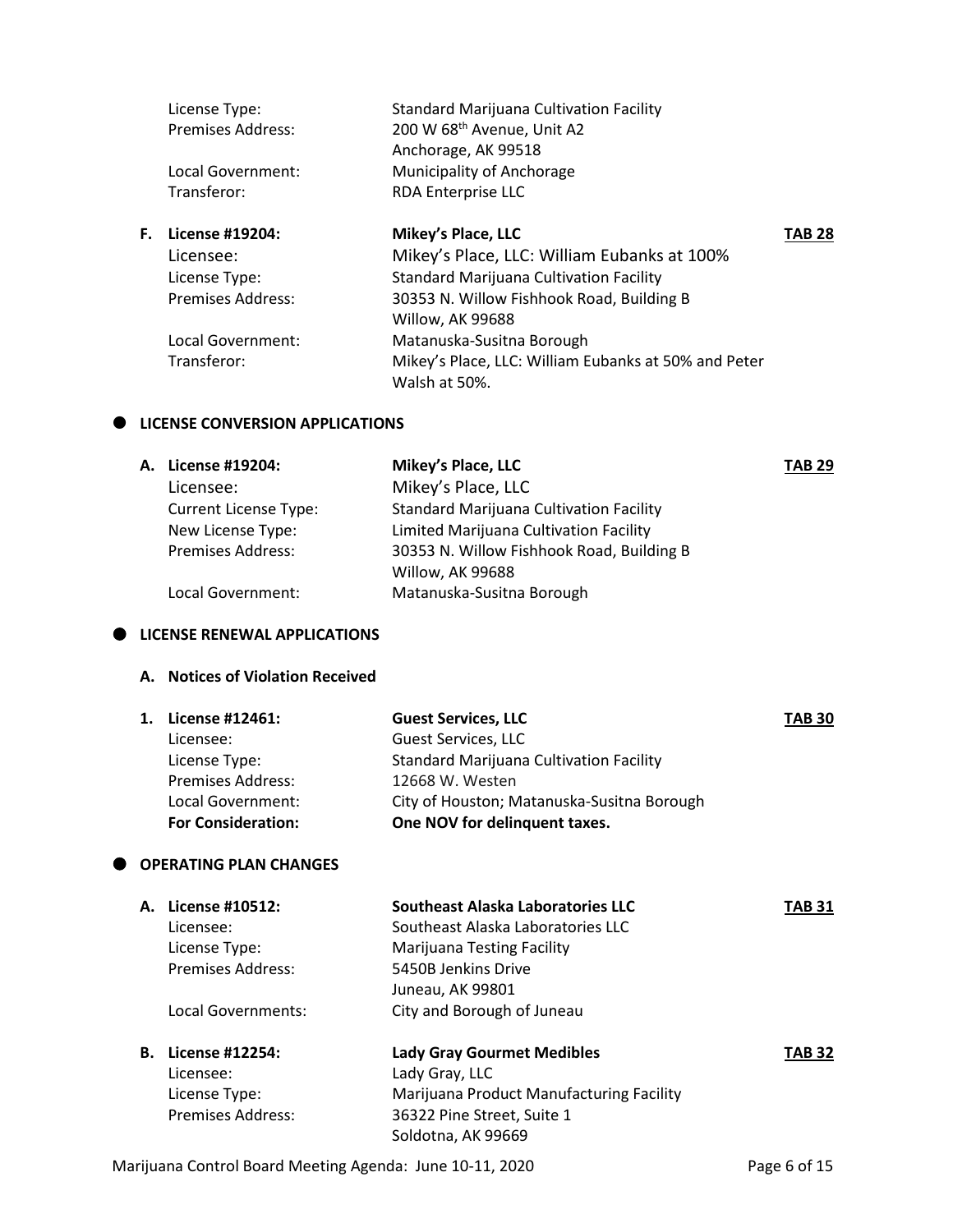Local Governments: Kenai Peninsula Borough **C. License #12536: Will's World TAB 33** Licensee: Will's World, LLC License Type: Marijuana Concentrate Manufacturing Facility Premises Address: 12151 E Palmer-Wasilla Highway, Unit 1C Palmer, AK 99645 Local Governments: Matanuska-Susitna Borough **D. License #13222: Southeast Essentials TAB 34** Licensee: ForgetMeNot Enterprises, Inc. License Type: Marijuana Product Manufacturing Facility Premises Address: 8505 Old Dairy Road, Suite 3 Juneau, AK 99801 Local Governments: City and Borough of Juneau **E. License #15501: Family Trees TAB 35** Licensee: Family Trees, LLC License Type: Limited Marijuana Cultivation Facility Premises Address: 199 Thoreau Drive Fairbanks, AK 99712 Local Government: Fairbanks North Star Borough **F. License #15788: Scorpion Grass TAB 36** Licensee: L& J Ventures, Inc. License Type: Retail Marijuana Store Premises Address: 266 S. McCallister Drive, Suite 1 Wasilla, AK 99654 Local Government: Matanuska-Susitna Borough **G. License #15789: Scorpion Grass TAB 37** Licensee: L& J Ventures, Inc. License Type: Standard Marijuana Cultivation Facility Premises Address: 266 S. McCallister Drive, Suite 2 Wasilla, AK 99654 Local Government: Matanuska-Susitna Borough **H. License #15790: Scorpion Grass TAB 38** Licensee: L& J Ventures, Inc. License Type: Marijuana Product Manufacturing Facility Premises Address: 266 S. McCallister Drive, Suite 3 Wasilla, AK 99654 Local Government: Matanuska-Susitna Borough **I. License #18493: Petrichor LLC TAB 39** Licensee: Petrichor LLC License Type: Marijuana Product Manufacturing Facility Premises Address: 3780 Leasure Street, Unit A Fairbanks, AK 99701 Local Governments: City of Fairbanks; Fairbanks North Star Borough

Marijuana Control Board Meeting Agenda: June 10-11, 2020 **Page 7 of 15** Page 7 of 15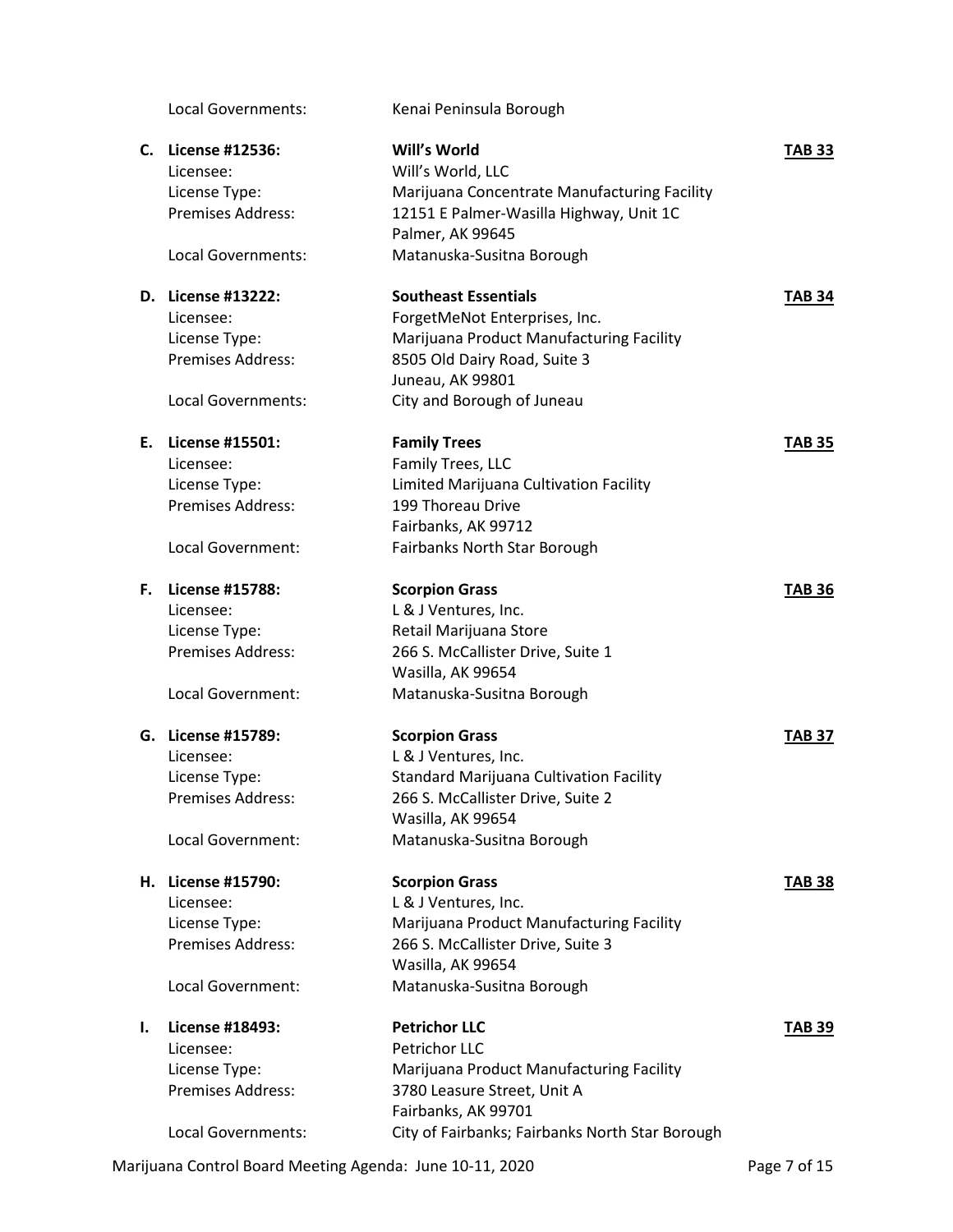| J. | License #19279:<br>Licensee:<br>License Type:<br>Premises Address:<br>Local Government:                  | <b>Arctic Hydroponics, LLC</b><br>Arctic Hydroponics, LLC<br><b>Standard Marijuana Cultivation Facility</b><br>47256 South Brookestar's Circle, Suite A<br>Willow, AK 99688<br>Matanuska-Susitna Borough                   | <b>TAB 40</b> |
|----|----------------------------------------------------------------------------------------------------------|----------------------------------------------------------------------------------------------------------------------------------------------------------------------------------------------------------------------------|---------------|
|    | K. License #19874:<br>Licensee:<br>License Type:<br><b>Premises Address:</b><br>Local Governments:       | <b>Snow Capped Gardens 2, LLC</b><br>Snow Capped Gardens 2, LLC<br>Limited Marijuana Cultivation Facility<br>3253 W. Coghlan Circle, Suite 101<br>(Shop on Ground Level)<br>Wasilla, AK 99623<br>Matanuska-Susitna Borough | TAB 41        |
|    | <b>NEW PRODUCTS</b>                                                                                      |                                                                                                                                                                                                                            |               |
|    |                                                                                                          |                                                                                                                                                                                                                            |               |
|    | A. License #12536:<br>Licensee:<br>License Type:<br><b>Premises Address:</b><br>Local Government:        | Will's World<br>Will's World, LLC<br>Marijuana Concentrate Manufacturing Facility<br>12151 E Palmer-Wasilla Hwy, Unit 1C<br>Palmer, AK 99645<br>Matanuska-Susitna Borough                                                  | TAB 42        |
|    | <b>B.</b> License #13222:<br>Licensee:<br>License Type:<br><b>Premises Address:</b><br>Local Government: | <b>Southeast Essentials</b><br>ForgetMeNot Enterprises, Inc.<br>Marijuana Product Manufacturing Facility<br>8505 Old Dairy Road, Suite 3<br>Juneau, AK 99801<br>City and Borough of Juneau                                 | TAB 43        |
|    | C. License #18493:<br>Licensee:<br>License Type:<br><b>Premises Address:</b><br>Local Governments:       | <b>Petrichor LLC</b><br>Petrichor LLC<br>Marijuana Product Manufacturing Facility<br>3780 Leasure Street, Unit A<br>Fairbanks, AK 99701<br>City of Fairbanks; Fairbanks North Star Borough                                 | <b>TAB 44</b> |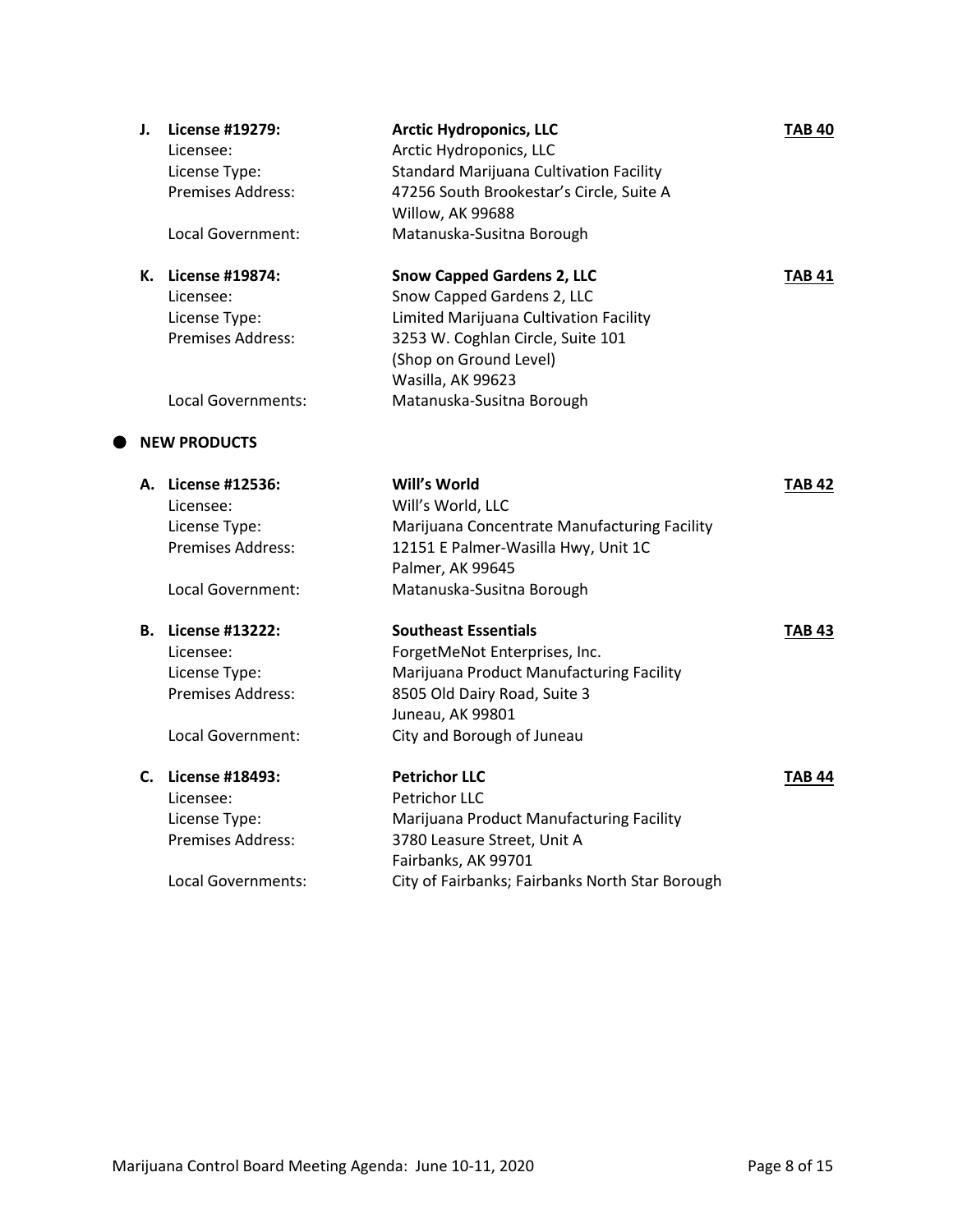## **Licenses in "Delegated" Status for Approximately One Year TAB 45**

# **For informational purposes only and formal discussion to occur at August 19-20, 2020 meeting**

|    |                           | For informational purposes only and formal discussion to occur at August 1: |
|----|---------------------------|-----------------------------------------------------------------------------|
|    | A. License #12511:        | <b>Rosie Creek Farm</b>                                                     |
|    | Licensee:                 | RCFC, LLC                                                                   |
|    | License Type:             | Marijuana Product Manufacturing Facility                                    |
|    | <b>Premises Address:</b>  | 2659 Livingston Loop                                                        |
|    |                           | Fairbanks, AK 99709                                                         |
|    | Approved by MCB:          | February 22, 2019                                                           |
|    | Pending:                  | <b>Department of Environmental Conservation</b>                             |
|    | <b>B.</b> License #14227: | <b>Galactic Herb</b>                                                        |
|    | Licensee:                 | Theodore C. Delaca                                                          |
|    | License Type:             | Limited Marijuana Cultivation Facility                                      |
|    | <b>Premises Address:</b>  | 595 Henry Hahn Court                                                        |
|    |                           | Fairbanks, AK 99712                                                         |
|    | Approved by MCB:          | August 16, 2018                                                             |
|    | Pending:                  | <b>State Fire Marshal</b>                                                   |
|    | C. License #15501:        | <b>Family Trees</b>                                                         |
|    | Licensee:                 | Family Trees, LLC                                                           |
|    | License Type:             | Limited Marijuana Cultivation Facility                                      |
|    | <b>Premises Address:</b>  | 199 Thoreau Drive                                                           |
|    |                           | Fairbanks, AK 99712                                                         |
|    | Approved by MCB:          | May 2, 2019                                                                 |
|    | Pending:                  | <b>State Fire Marshal</b>                                                   |
|    | D. License #16181:        | <b>Potter's Harvest, LLC</b>                                                |
|    | Licensee:                 | Potter's Harvest, LLC                                                       |
|    | License Type:             | Limited Marijuana Cultivation Facility                                      |
|    | <b>Premises Address:</b>  | 4123 South Gon Fishin Drive                                                 |
|    |                           | Wasilla, AK 99687                                                           |
|    | Approved by MCB:          | October 16, 2018                                                            |
|    | Pending:                  | <b>State Fire Marshal</b>                                                   |
| Ε. | License #16718:           | 420 On Main, LLC                                                            |
|    | Licensee:                 | 420 On Main, LLC                                                            |
|    | License Type:             | Marijuana Product Manufacturing Facility                                    |
|    | Premises Address:         | 3684 Main Street                                                            |
|    |                           | Homer, AK 99603                                                             |
|    | Approved by MCB:          | December 21, 2018                                                           |
|    | Pending:                  | <b>State Fire Marshal</b>                                                   |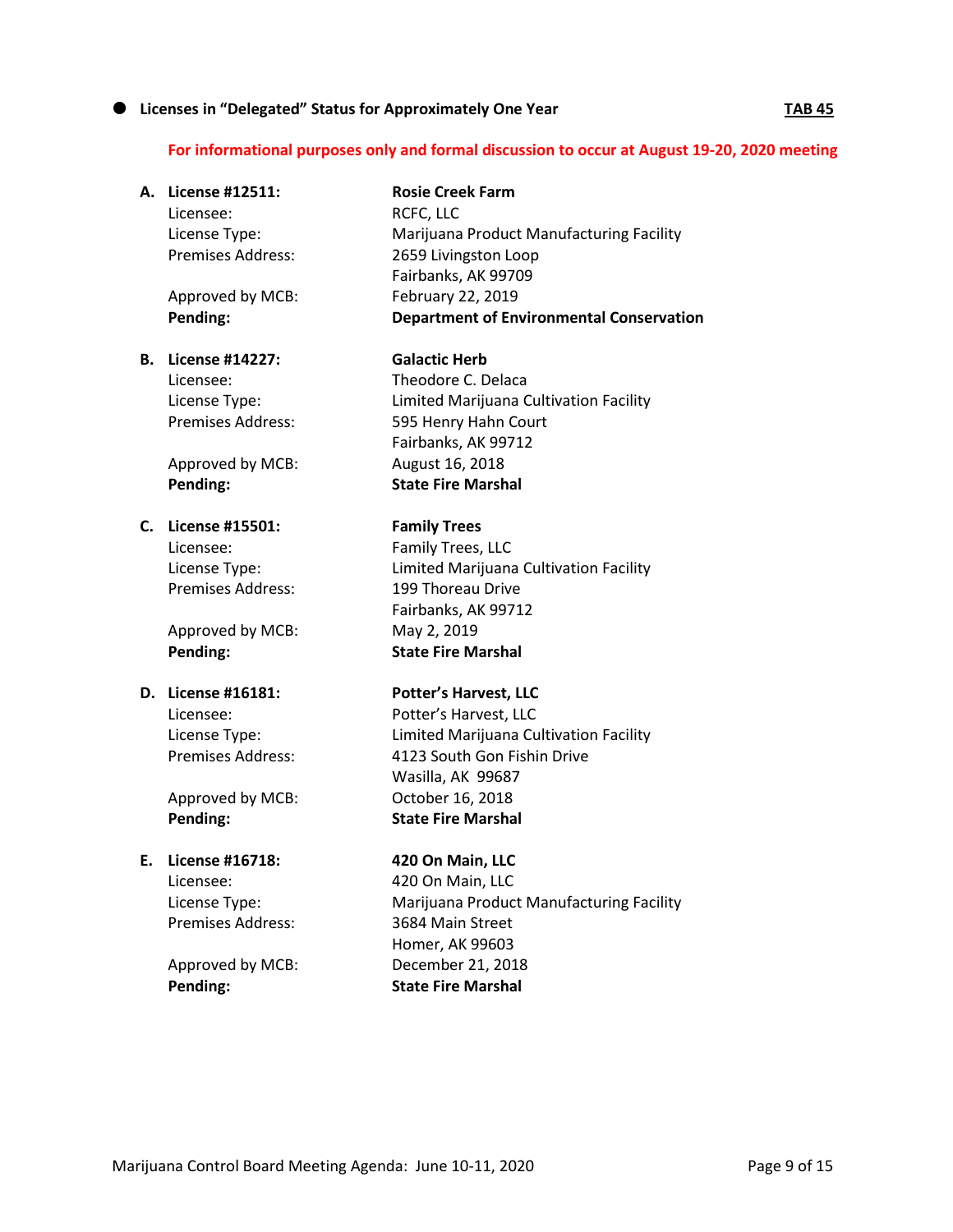Approved by MCB: February 21, 2019

Licensee: PMBT, LLC

Approved by MCB: February 21, 2019

Approved by MCB: October 16, 2018 **Pending: State Fire Marshal**

# **I. License #16718: 420 On Main, LLC** Licensee: 420 On Main, LLC

**Pending: State Fire Marshal**

Approved by MCB: February 21, 2019

# Licensee: PMBT, LLC

#### **F. License #17346: Great Northern Cultivation, Inc.**

Licensee: Great Northern Cultivation, Inc. License Type: Standard Marijuana Cultivation Facility Premises Address: 7031 Arctic Boulevard, Suite 1 Anchorage, AK 99518 **Pending: Corrections to the MJ-04 that was requested by the Board**

#### **G. License #17440: Lazy Mountain Cultivation Co.**

License Type: Limited Marijuana Cultivation Facility Premises Address: 3255 North Mars Avenue Palmer, AK 99645 **Pending: State Fire Marshal**

### **H. License #16181: Potter's Harvest, LLC**

Licensee: Potter's Harvest, LLC License Type: Limited Marijuana Cultivation Facility Premises Address: 4123 South Gon Fishin Drive Wasilla, AK 99687

License Type: Marijuana Product Manufacturing Facility Premises Address: 3684 Main Street Homer, AK 99603 Approved by MCB: December 21, 2018

### **J. License #17346: Great Northern Cultivation, Inc.**

Licensee: Great Northern Cultivation, Inc. License Type: Standard Marijuana Cultivation Facility Premises Address: 7031 Arctic Boulevard, Suite 1 Anchorage, AK 99518 **Pending: Corrections to the MJ-04 that was requested by the Board**

### **K. License #17440: Lazy Mountain Cultivation Co.**

License Type: Limited Marijuana Cultivation Facility Premises Address: 3255 North Mars Avenue Palmer, AK 99645 Approved by MCB: February 21, 2019 **Pending: State Fire Marshal**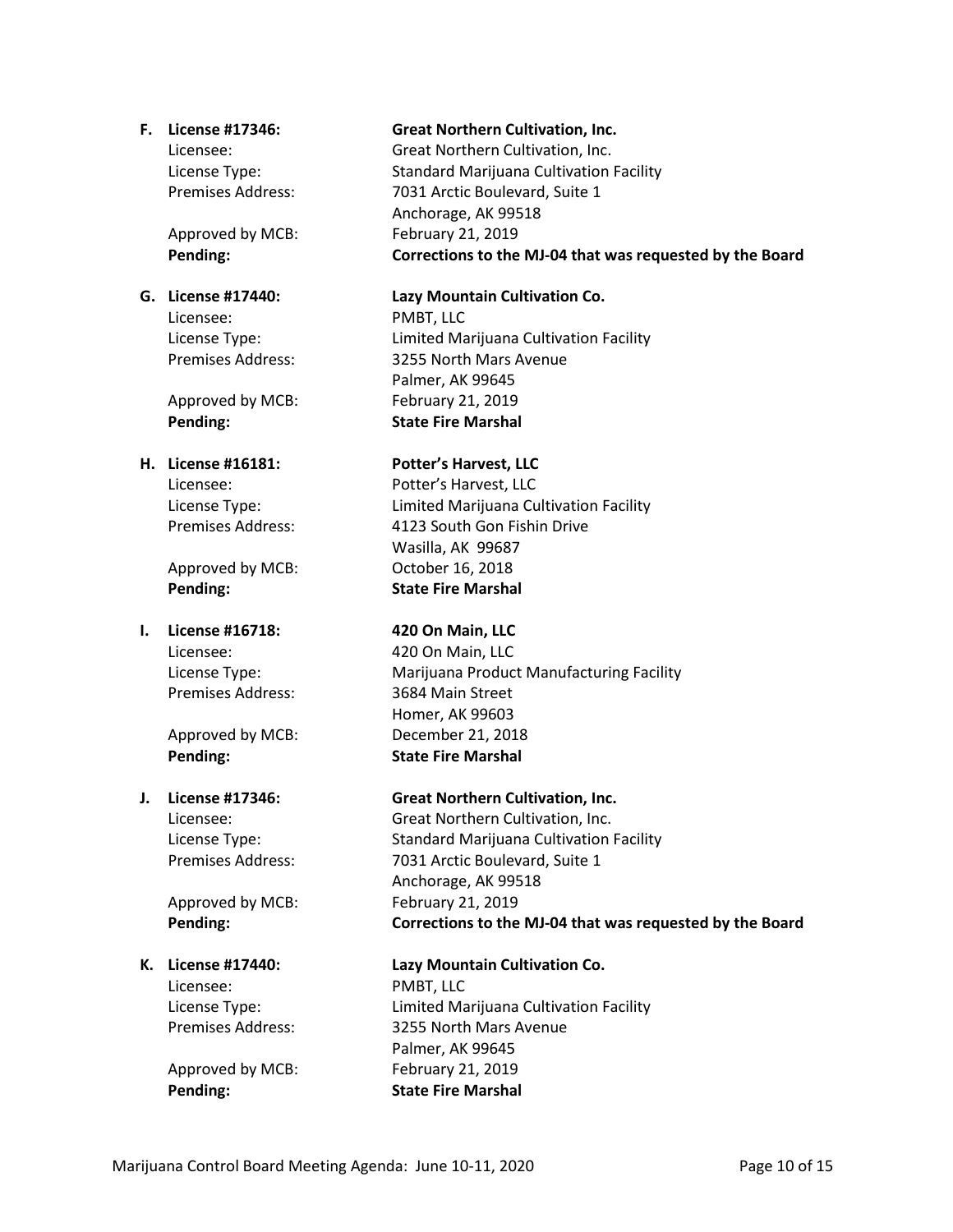## **1** Licenses in "Pending Inspection" Status for Over Six Months **TAB 46**

### **For informational purposes only and formal discussion to occur at August 19-20, 2020 meeting**

| В. | <b>License #10190:</b><br>Licensee:<br>License Type:<br><b>Premises Address:</b> | The Great Alaskan Kush Company<br>The Great Alaskan Kush Company, LLC<br>Retail Marijuana Store<br>360 East International Airport Road #2A<br>Anchorage, AK 99518 |
|----|----------------------------------------------------------------------------------|-------------------------------------------------------------------------------------------------------------------------------------------------------------------|
|    | Approved by MCB:<br>License Issued:                                              | February 22, 2019<br>10/1/2019                                                                                                                                    |
|    | C. License #12311:                                                               | Juneau's Green Garden                                                                                                                                             |
|    | Licensee:                                                                        | ISG, Inc.                                                                                                                                                         |
|    | License Type:<br><b>Premises Address:</b>                                        | Standard Marijuana Cultivation Facility<br>5011 Short Street, Suite 1                                                                                             |
|    |                                                                                  | Juneau, AK 99801                                                                                                                                                  |
|    | Approved by MCB:                                                                 | December 20, 2018                                                                                                                                                 |
|    | License Issued:                                                                  | March 7, 2019                                                                                                                                                     |
|    | D. License #12471:                                                               | <b>AMG Concentrates</b>                                                                                                                                           |
|    | Licensee:                                                                        | Alaska Wild Coyote, Inc.                                                                                                                                          |
|    | License Type:                                                                    | Marijuana Concentrate Manufacturing Facility                                                                                                                      |
|    | <b>Premises Address:</b>                                                         | 838 Bonanza Avenue                                                                                                                                                |
|    |                                                                                  | Anchorage, AK 99518                                                                                                                                               |
|    | Approved by MCB:<br>License Issued:                                              | February 22, 2019<br>July 1, 2019                                                                                                                                 |
| Е. | License #15019:                                                                  | <b>The Tree House AK</b>                                                                                                                                          |
|    | Licensee:                                                                        | B2H, LLC                                                                                                                                                          |
|    | License Type:                                                                    | Retail Marijuana Store                                                                                                                                            |
|    | Premises Address:                                                                | 341-D Boniface Parkway                                                                                                                                            |
|    |                                                                                  | Anchorage, AK 99504                                                                                                                                               |
|    | Approved by MCB:                                                                 | September 11, 2019                                                                                                                                                |
|    | License Issued:                                                                  | September 27, 2019                                                                                                                                                |
| F. | License #15814:                                                                  | <b>Tanana Herb Company, LLC</b>                                                                                                                                   |
|    | Licensee:                                                                        | Tanana Herb Company, LLC                                                                                                                                          |
|    | License Type:                                                                    | Retail Marijuana Store                                                                                                                                            |
|    | Premises Address:                                                                | 1200 Well Street                                                                                                                                                  |
|    |                                                                                  | Fairbanks, AK 99701                                                                                                                                               |
|    | Approved by MCB:<br>License Issued:                                              | May 1, 2019                                                                                                                                                       |
|    |                                                                                  | July 12, 2019                                                                                                                                                     |
| G. | License #16015:                                                                  | <b>Bluffside Gardens</b>                                                                                                                                          |
|    | Licensee:                                                                        | <b>Bluffside Gardens, LLC</b>                                                                                                                                     |
|    | License Type:                                                                    | Limited Marijuana Cultivation Facility                                                                                                                            |
|    | Premises Address:                                                                | 39700 South Parks Highway                                                                                                                                         |
|    |                                                                                  | Talkeetna, AK 99676                                                                                                                                               |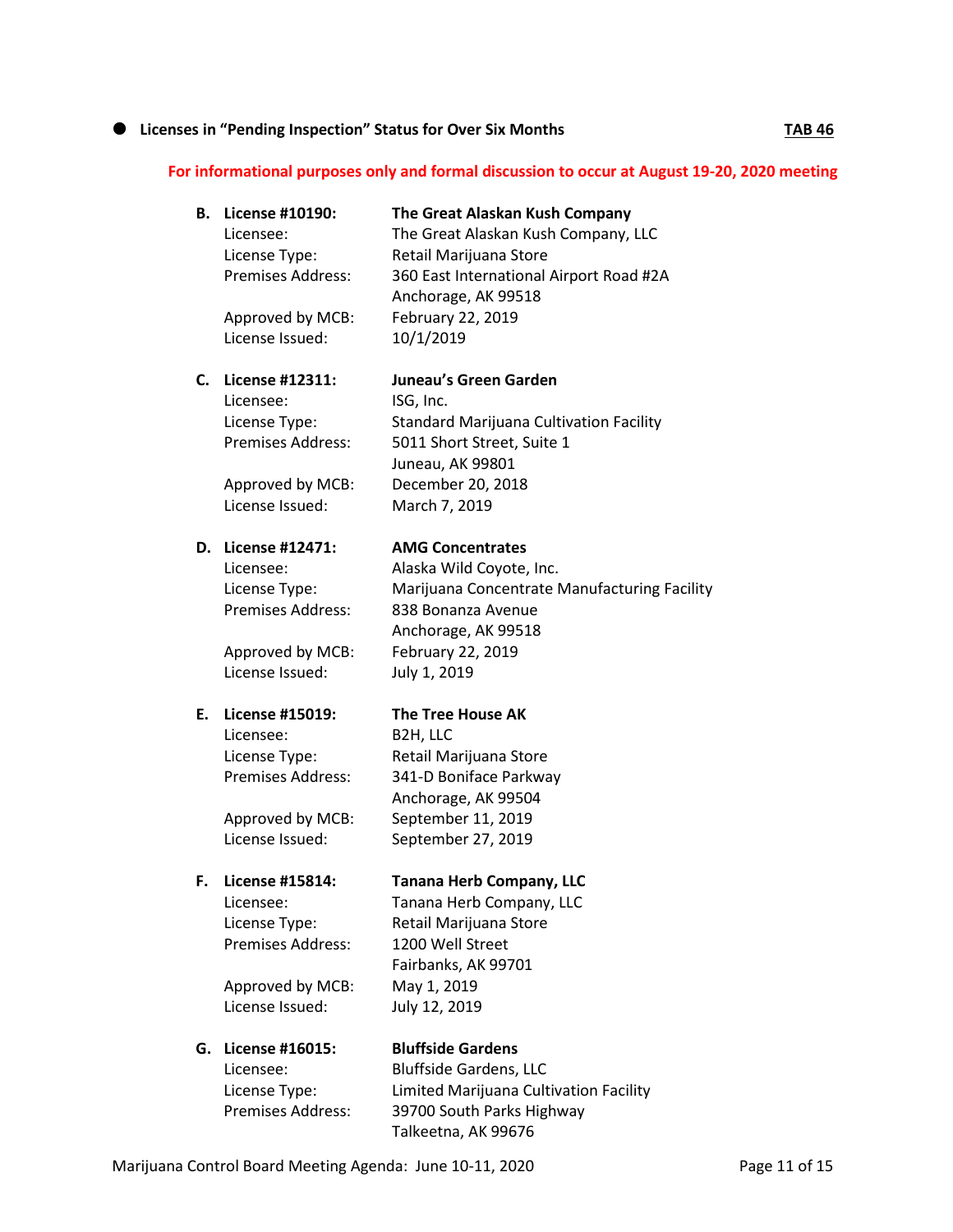|    | Approved by MCB:         | June 13, 2018                                |
|----|--------------------------|----------------------------------------------|
|    | License Issued:          | December 24, 2019                            |
| Н. | License #16091:          | <b>Tanana Herb Company, LLC</b>              |
|    | Licensee:                | Tanana Herb Company, LLC                     |
|    | License Type:            | Marijuana Concentrate Manufacturing Facility |
|    | <b>Premises Address:</b> | 1200 Well Street                             |
|    |                          | Fairbanks, AK 99701                          |
|    | Approved by MCB:         | May 1, 2019                                  |
|    | License Issued:          | July 16, 2019                                |
| ı. | License #17176:          | <b>State of Mind Cannabis Company</b>        |
|    | Licensee:                | HS Enterprises, LLC                          |
|    | License Type:            | Retail Marijuana Store                       |
|    | <b>Premises Address:</b> | 33508 Lincoln Avenue, #C                     |
|    |                          | Seward, AK 99664                             |
|    | Approved by MCB:         | December 20, 2018                            |
|    | License Issued:          | July 2, 2019                                 |
| J. | License #18702:          | <b>Cold City Cannabis</b>                    |
|    | Licensee:                | Tundra Farms 2 Inc.                          |
|    | License Type:            | Retail Marijuana Store                       |
|    | <b>Premises Address:</b> | 1210 East 70th Avenue #1                     |
|    |                          | Anchorage, AK 99518                          |
|    | Approved by MCB:         | July 11, 2019                                |
|    | License Issued:          | August 30, 2019                              |
| К. | <b>License #18704:</b>   | <b>Tundra Farms</b>                          |
|    | Licensee:                | Tundra Farm 1 Inc.                           |
|    | License Type:            | Standard Marijuana Cultivation Facility      |
|    | <b>Premises Address:</b> | 1210 East 70th Avenue #2                     |
|    |                          | Anchorage, AK 99518                          |
|    | Approved by MCB:         | July 11, 2019                                |
|    | License Issued:          | August 9, 2019                               |
| L. | License #18706:          | <b>Tundra Farms</b>                          |
|    | Licensee:                | Tundra Farm 1 Inc.                           |
|    | License Type:            | Marijuana Product Manufacturing Facility     |
|    | <b>Premises Address:</b> | 1210 East 70th Avenue #3                     |
|    |                          | Anchorage, AK 99518                          |
|    | Approved by MCB:         | July 11, 2019                                |
|    | License Issued:          | August 9, 2019                               |
|    | M. License #19473:       | <b>Goldstream Cannabis Annex</b>             |
|    | Licensee:                | Goldstream Grown, LLC                        |
|    | License Type:            | Limited Marijuana Cultivation Facility       |
|    | <b>Premises Address:</b> | 2922 Parks Highway, Studio 10                |
|    |                          | Fairbanks, AK 99709                          |
|    | Approved by MCB:         | May 1, 2019                                  |

License Issued: September 4, 2019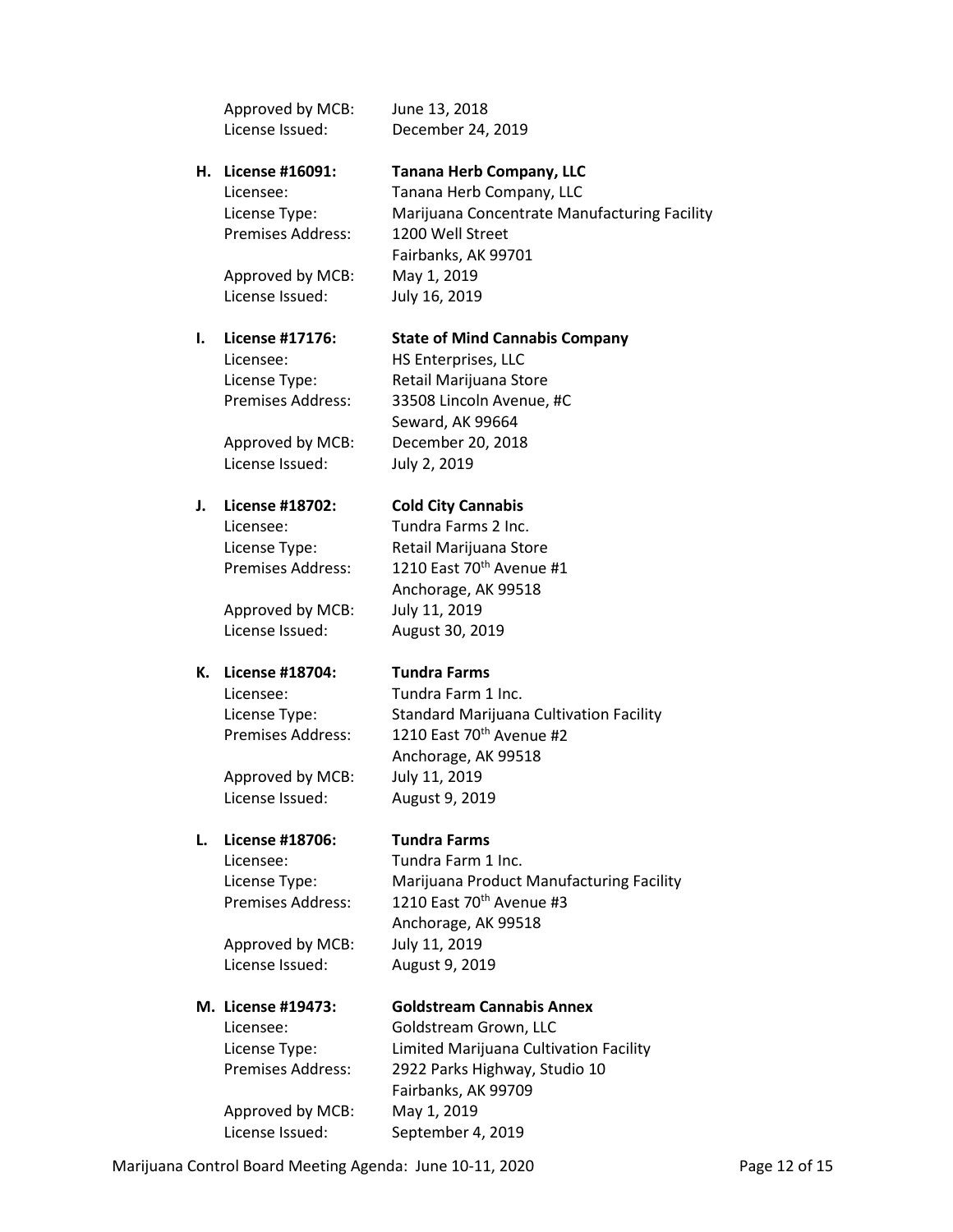#### **N. License #19624: Studio 420 AK**

420 Enterprises LLC Co. Retail Marijuana Store 4608 Spenard Road, Suite E Anchorage, AK 99502

| Licensee:         |  |
|-------------------|--|
| License Type:     |  |
| Premises Address: |  |

Approved by MCB: September 11, 2019 License Issued: November 12, 2019

#### **O. License #19877: Danny's Place**

Licensee: Ronald G. Pritchard License Type: Limited Marijuana Cultivation Facility Premises Address: 36221 Pine Street Soldotna, AK 99669 Approved by MCB: July 10, 2019 License Issued: July 17, 2019

**P. License #20366: Great Northern Cannabis** Licensee: Great Northern Retail Stores, Inc. License Type: Retail Marijuana Store Premises Address: 2600 East Tudor Road

Approved by MCB: September 11, 2019 License Issued: November 12, 2019

# **Q. License #20438: Happy Valley**

Anchorage, AK 99507

Licensee: Happy Valley, LLC License Type: Marijuana Product Manufacturing Facility Premises Address: Lot 2 Big Boulder Creek Subdivision Haines, AK 99827 Approved by MCB: September 11, 2019 License Issued: November 26, 2019

#### **R. License #20984: Quintessence Farms**

Anchorage, AK 99515

Licensee: Jack Ventures, LLC License Type: Standard Marijuana Cultivation Facility Premises Address: 8430 Laviento Drive, Suite B

Approved by MCB: July 11, 2019 License Issued: October 28, 2019

#### **S. License #21086: Nugz, LLC**

Licensee: Nugz, LLC License Type: Standard Marijuana Cultivation Facility Premises Address: 9331 Glacier Highway Juneau, AK 99801 Approved by MCB: July 11, 2019 License Issued: July 29, 2019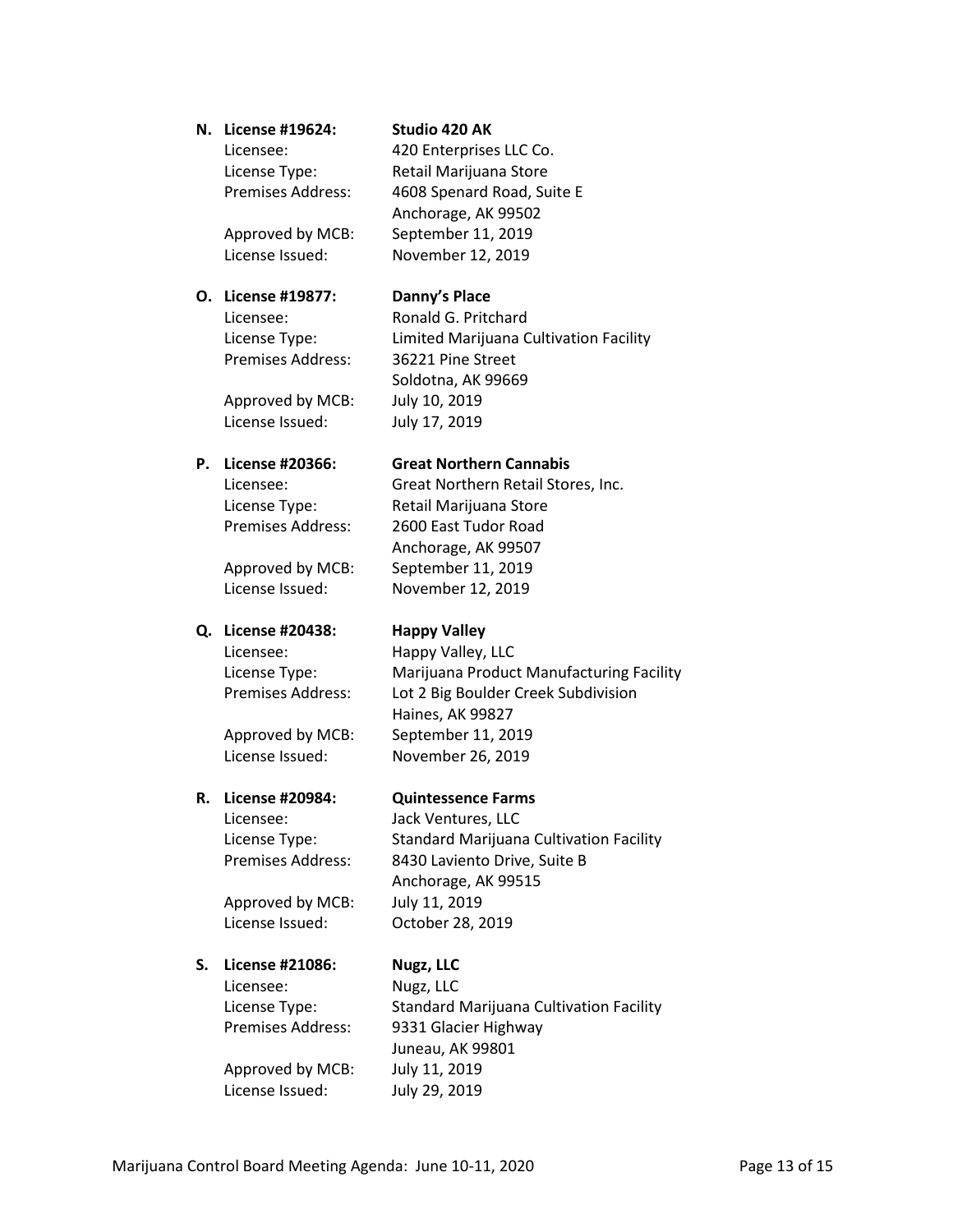#### **REGULATIONS**

- **A. Proposed Regulations Projects**
	- **1. Board Requests**
	- **2. Considerations TAB 47**
	- **3. Recommendations TAB 48**

#### **B. Opened Regulations Projects**

- **1. Initial Drafts**
	- **A. Marijuana Handler Permits TAB 49 Status:** Initial draft for board consideration  **Potential Board Actions:** Put out for public comment; amend and put out for public comment; send back to staff for revisions; close project without action.

#### **2. Public Comment Period Closed**

- **A. Sales Limits TAB 50 Status:** Public comment closed on March 13, 2020.  **Potential Board Actions:** Vote to adopt; amend and put out for public comment; send back to staff for revisions; close project without action.
- **B. Quality Control Sampling and Exit Packaging TAB 51 Status:** Public comment closed on March 13, 2020.  **Potential Board Actions:**Vote to adopt; amend and put out for public comment; send back to staff for revisions; close project without action.
- **C. Administrative Hold and Seizure TAB 52 Status:** Public comment closed on April 17, 2020  **Potential Board Actions:**Vote to adopt; amend and put out for public comment; send

back to staff for revisions; close project without action.

 **D. Onsite Consumption Cleanup TAB 53 Status:** Public comment closed on May 15, 2020  **Potential Board Actions:**Vote to adopt; amend and put out for public comment; send back to staff for revisions; close project without action.

#### **3. Revised Drafts Requested by Board Based on Public Comment**

**A. Overlapping Premises TAB 54 Status:** Sent back to staff to consider public comment. Two freshly revised drafts.  **Potential Board Actions:** Vote to adopt; amend and put out for public comment; send back to staff for revisions; close project without action.